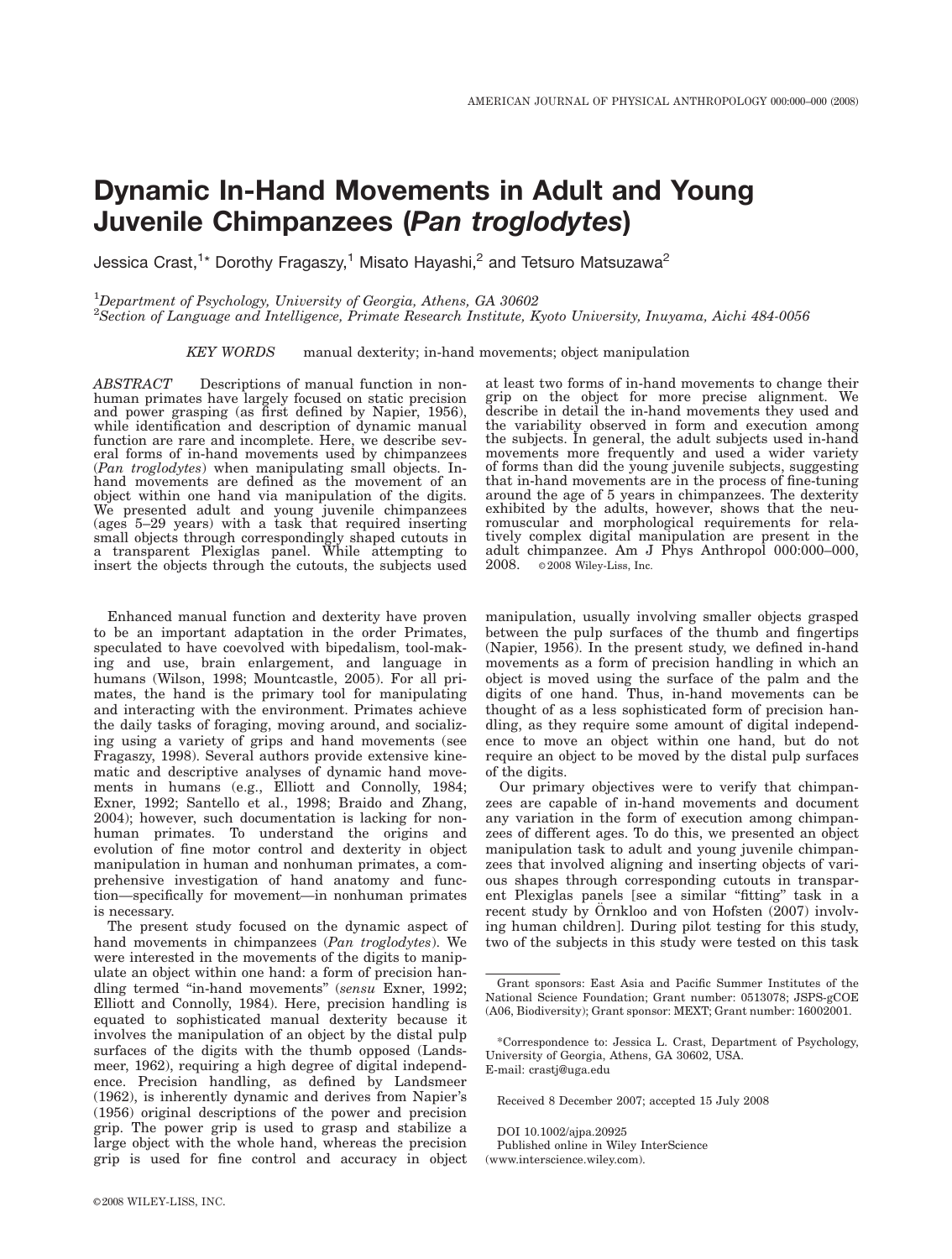|                                                              | Power grip                                                                                                                                               | Precision grip                                                                                                                                              | Hook grip                                                                                                        | Scissor grip                        |
|--------------------------------------------------------------|----------------------------------------------------------------------------------------------------------------------------------------------------------|-------------------------------------------------------------------------------------------------------------------------------------------------------------|------------------------------------------------------------------------------------------------------------------|-------------------------------------|
| Studies on great ape grip types                              |                                                                                                                                                          |                                                                                                                                                             |                                                                                                                  |                                     |
| Byrne and Corp, 2001<br>Gorilla g. beringei                  | Power-grip, squeeze-<br>grip                                                                                                                             | Pinch-grip, pencil-grip                                                                                                                                     | Hook, loose-grip                                                                                                 | Scissor-grip                        |
| Marzke and Wullstein,<br>1996<br>Pan troglodytes             | Cup hold                                                                                                                                                 | Tip-to-tip hold, pad-to-tip hold,<br>pad-to-side hold                                                                                                       | Transverse hook grip,<br>diagonal hook grip,<br>extended transverse<br>hook grip, extended<br>diagonal hook grip |                                     |
| Tonooka and<br>Matsuzawa, 1995<br>Pan troglodytes            |                                                                                                                                                          | Radial-palmar grasp, imprecise<br>grasp, pincer grip                                                                                                        | Ulnar-palmar grasp <sup>a</sup>                                                                                  | Index and<br>middle,<br>finger grip |
| Studies on human grip types<br>Elliott and Connolly,<br>1984 | Squeeze <sup>b</sup>                                                                                                                                     | Pinch, <sup>b</sup> tripod <sup>b</sup>                                                                                                                     |                                                                                                                  |                                     |
| Kamakura et al., 1980                                        | Standard type, index<br>finger extension<br>type, extension<br>type, distal type,<br>hook type                                                           | Tip prehension, parallel mild<br>flexion grip, surrounding<br>mild flexion grip                                                                             |                                                                                                                  | Adduction<br>grip                   |
|                                                              | Intermediate grips (between power and precision grips):<br>Parallel extension grip, lateral grip, tripod grip, tripod<br>variation 1, tripod variation 2 |                                                                                                                                                             |                                                                                                                  |                                     |
| Wong and Whishaw,<br>2004                                    |                                                                                                                                                          | Proper pincer, improper pincer,<br>supported pincer, triangular<br>grasp, improper triangular<br>grasp, four digit flower grasp,<br>five digit flower grasp |                                                                                                                  |                                     |

TABLE 1. Synonymous terminology encompassed by the four grip categories defined by Napier (1956), demonstrating functional equivalence in ape and human grasping

<sup>a</sup> Ulnar digits 4 and 5 hold raisin to pads of metacarpal-phalangeal joints, digits 2 and 3 concurrently flexed, so hand is effectively in a hook-grip position.<br><sup>b</sup> Elliott and Connolly (1984) describe these movements as dynamic if the digits flex and extend simultaneously while holding the

object in that grip.

and demonstrated their ability to pass (or attempt to pass) the objects through the cutouts without training and also performed what looked like in-hand movements while attempting to do so. We therefore expected the subjects of the current study to attempt to pass the objects through the cutouts and that difficulty in aligning the objects to the cutouts would encourage the use of in-hand movements as a strategy for changing the grip on an object for better alignment to the cutout.

Along with witnessing what looked like in-hand movements during pilot testing, several lines of reasoning support the hypothesis that chimpanzees are capable of in-hand movements. First, chimpanzees routinely manipulate small objects in the wild and in captivity. Chimpanzees are prolific tool-users, often using small objects such as stones and twigs to forage on hard-shelled foods and foods that are hidden and/or must be removed from an embedding substrate (e.g., termites, fruits). Second, the various grip types used by chimpanzees and other great apes while grasping objects are highly comparable to those used by humans (see Boesch and Boesch, 1993; Christel, 1993; Jones-Engle and Bard, 1996; Marzke and Wullstein, 1996; Tonooka and Matsuzawa, 1996; Byrne and Corp, 2001; Corp and Byrne, 2002). Both human and chimpanzee grip types fall into the four grip categories identified by Napier: the precision and power grips (described above), and the hook and scissor  $\text{grips.}^1$  Several classification systems used to describe grip types in great apes (a) and humans (b) are summarized in Table 1.

Third, chimpanzees possess the neural anatomy that is involved with independent movement of the digits. In all primates, the neurons that synapse with hand musculature are part of the corticospinal tract (CST), which is made up of pyramidal neurons that originate in the primary motor cortex and synapse with motoneurons in the spinal cord (Lemon, 1993; Lemon and Griffiths, 2005). The degree of digital independence and manual dexterity of which a species is capable is influenced by the extent to which corticospinal neurons make direct connections with motoneurons extending to the hand in the ventral gray area of the spinal cord (Pehoski, 1992; Bortoff and Strick, 1993; Lemon, 1993; Lemon and Griffiths, 2005) and the length of the CST down the spine (Heffner and Masterson, 1983; Iwaniuk et al., 1999). Compared to other primates, chimpanzees possess a relatively long CST that extends to the coccygeal vertebrae (Heffner and Masterson, 1983) and have a relatively high number of corticospinal terminations in the ventral gray area of the spinal cord, the site of motoneurons that extend to the hand (Lemon and Griffiths, 2005). This highly developed neuroanatomy supports dexterous finger movements in humans, and likely chimpanzees as well.

In addition to similarities in neuroanatomy, chimpanzees and humans share much in gross skeletal and muscular anatomy (Lewis, 1989; Napier, 1993; Behnke, 2001). However, few important differences may constrain the chimpanzee's ability to perform in-hand movements. First, the chimpanzee thumb is relatively short with respect to the length of their fingers. While the saddle

<sup>&</sup>lt;sup>1</sup>The hook grip involves flexion of the four fingers, as in holding a suitcase, and the scissor grip involves adduction and abduction of the index and middle fingers (Napier, 1956, 1960, 1993; Napier and Napier, 1985).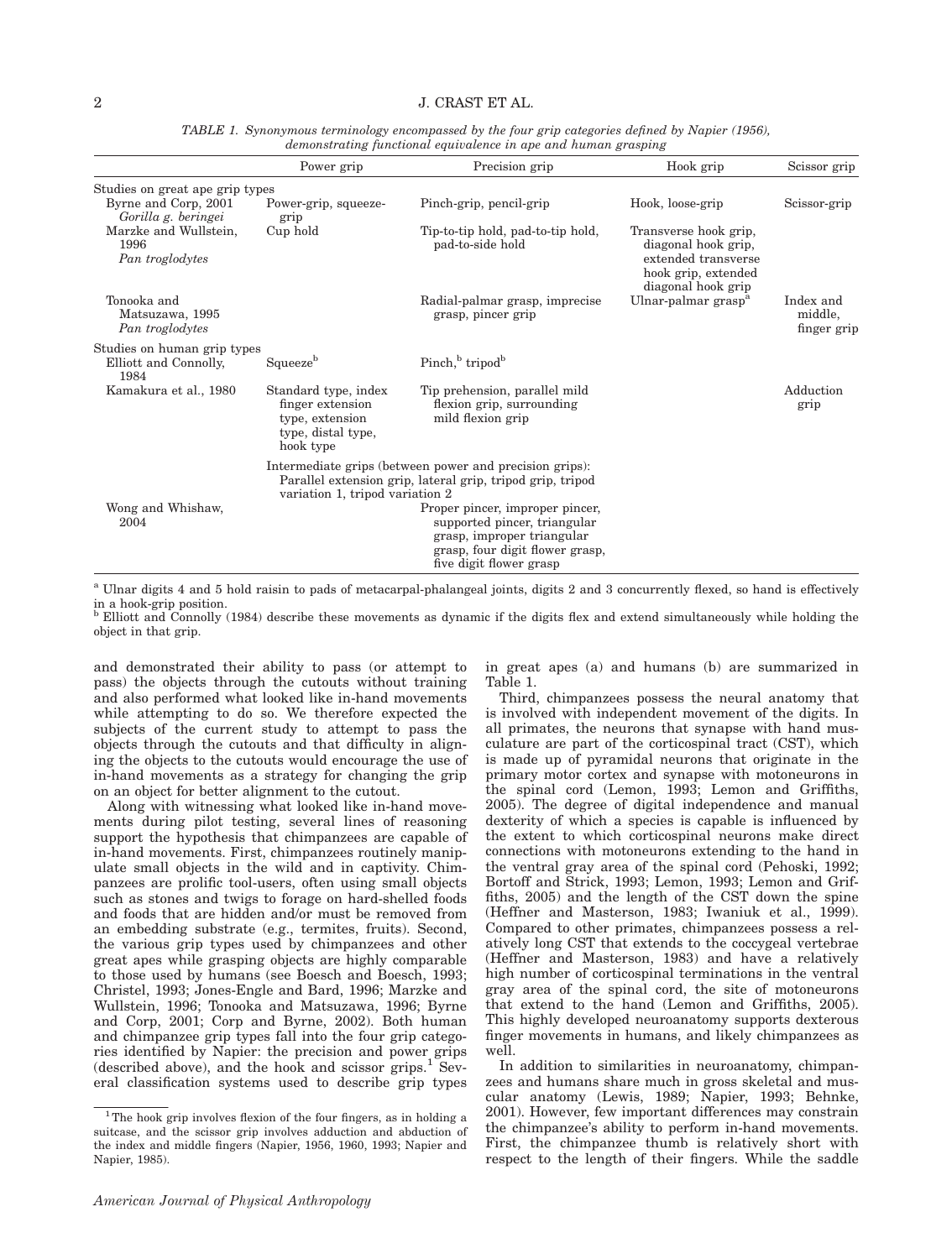joint at the metacarpal joint of the thumb (at the junction of the thumb and wrist) allows the thumb to oppose the other digits (Napier and Napier, 1985), the extent of pad-to-pad surface area contact with the other digits is limited by the short thumb, possibly hindering the maneuverability of objects (Marzke, 1997). In addition, the skeletal morphology of the carpals and metacarpals (wrist and palm bones) severely hinders the chimpanzee's ability to cup the palm (Marzke, 1983; Wilson, 1998). In humans, cupping of the palm likely contributes to precision handling by assisting thumb opposition to the digits, allowing the thumb to achieve pad-to-pad contact with ulnar digits. Second, the amount of force the chimpanzee thumb can apply in a precision grip is less than that of humans due to the lower amount of potential torque the chimpanzee thumb can exert (Marzke, 1997; Marzke et al., 1999). These and other differences in thumb musculature (see Marzke, 1971, 1997; Marzke et al., 1999; Shrewbury et al., 2003) are likely responsible for the chimpanzee's difficulty with manipulating objects within the fingertips (i.e., precision handling; Landsmeer, 1962). Therefore, while overall similarities in neural, skeletal, and muscular anatomy indicate that chimpanzees are capable of in-hand movements, the form of execution is probably very different from that of humans.

One of our principal aims is to make a preliminary investigation into the developmental trajectory of inhand movements in chimpanzees. Research on the development of manual dexterity in humans has shown that children master some forms of in-hand movements by the age of 3 years (Exner, 1992), and may be capable of simple forms of in-hand movements as early as 1 year (Manoel and Connolly, 1998). Manual skill appears to increase with age, particularly during the second to third (Exner, 1992; Manoel and Connolly, 1998) and fourth years (Pehoski et al., 1997); and children can perform all types of in-hand movements exemplified by adults, though less proficiently, by around 7 (Exner, 1992) to 8 (Manoel and Connolly, 1998) years of age.

This developmental trend appears to be similar in chimpanzees and mountain gorillas, providing a fourth line of reasoning for our expectation of in-hand movements in chimpanzees. Byrne and Corp (2001) and Corp and Byrne (2002) found that wild chimpanzees and mountain gorillas aged 3–4 years and older manipulated certain plant material within the hand when foraging. Actions included rearranging or changing the shape of the items in the hand by movement of the digits alone (termed ''manipulation'') and combining actions by performing more than one task simultaneously in the same hand for accumulation and increased feeding efficiency (termed "combining" and "unimanual multitasking") (Byrne and Corp, 2001; Corp and Byrne, 2002). Corp and Byrne (2002) showed that the chimpanzees' skill at "unimanual multitasking" was significantly and positively correlated with age, but only until around 6 to 7 years of age.

We therefore expected adult chimpanzees' use of inhand movements to be more advanced than the young juveniles. The young juveniles were 5 years old by the end of the study, an age during which in-hand movements might have been in the process of fine-tuning. Specifically, we predicted that adult chimpanzees would perform a variety of in-hand movement types to be classified, and that, given the differences between humans and chimpanzees in hand skeletal and muscular anat-

| Name                                | Age at end of<br>study (years) | <b>Sex</b>                                 | Mother               | Father              |
|-------------------------------------|--------------------------------|--------------------------------------------|----------------------|---------------------|
| Ai<br>Pan<br>Popo<br>Akira<br>Ayumu | 28<br>21<br>23<br>29<br>5      | Female<br>Female<br>Female<br>Male<br>Male | Puchi<br>Puchi<br>Ai | Gon<br>Gon<br>Akira |
| Pal<br>Cleo                         | 5<br>5                         | Female<br>Female                           | Pan<br>Chloé         | Akira<br>Reo        |

omy, the adults would execute in-hand movements in a form that differs from the documented human form (see Elliott and Connolly, 1984). Finally, we predicted that the young juveniles would perform fewer types of inhand movements and/or their forms of execution would be less sophisticated than the adult chimpanzees' in terms of digital control.

# METHODS

### Subjects

All the chimpanzees who participated in this study are from the Kyoto University Primate Research Institute. The adult participants included Ai, Pan, Popo, and Akira; the young juvenile participants included Ayumu, Pal, and Cleo (Matsuzawa, 1996). See Table 2 for more details on each subject. All subjects live in an enriched indoor-outdoor compound (about 700 m<sup>2</sup>) and were cared for according to the guidelines produced by the Primate Research Institute of Kyoto University. The hands of Pan and Pal were measured during a routine physical to give an estimate of adult and juvenile hand sizes. Palm length and width and the length of each digit were measured. The length of the palm plus the length of the longest digit (D3) gave a measure of hand length, while the width of the palm gave a measure of hand width for both adult and juvenile subject (see Fig. 1a).

Two of the adult subjects (Ai and Pan) and each of the three young juveniles in the present study have experience with this task, as they participated in a previous (unpublished) study involving the same task in September 2001. At that time the young juveniles were 14– 17 months old and sat with their mothers or played nearby as their mothers participated in the task. They did not attempt to align and insert the objects through the cutouts during these sessions. Ayumu sat with his mother, Ai; Pal sat with her mother, Pan; Cleo's mother did not participate in the present study. All subjects' hands functioned normally and none were missing any digits.

### **Materials**

The subjects inserted one of five three-dimensional objects, approximately 6 cm  $\times$  3 cm  $\times$  3 cm (circle, square, triangle, star, and cross) through a corresponding cutout in one of five transparent Plexiglas panels (see Fig. 1b,c). The panels were approximately 37 cm  $\times$ 27 cm, each with one cutout at approximately 13 cm from the sides and 9 cm from the bottom of the panel. The objects fit through the cutouts with approximately 1 mm of clearance, so the subjects had to align the objects with high precision in order to pass the objects through the panel. Trials were videotaped using Sony DCR-HC88 and DCR-TRV900 digital camcorders.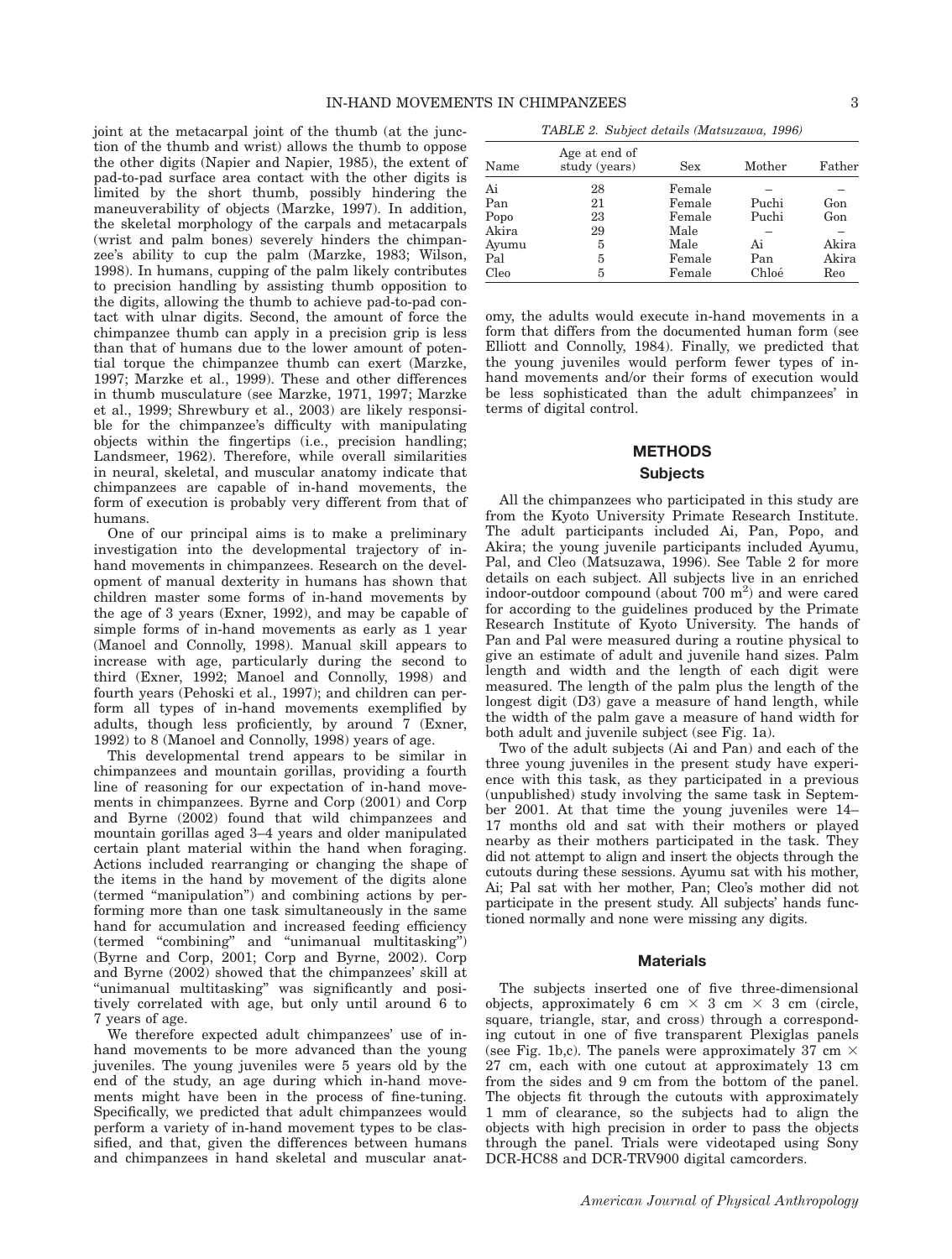

Fig. 1. (a) Drawings of the chimpanzee hand with the adult and juvenile hand lengths scaled to the panel size and object sizes (adapted from Schultz, 1969). (b) Drawing of the Plexiglas panel used in testing, drawn to scale with (a) and (c) (the circle cutout is shown). (c) Drawings of the objects used in testing, drawn to scale with (a) and (b).

# Testing situation and procedure

Each subject participated in three testing sessions, each testing session consisting of five blocks trials. A block consisted of three trials with one object type and blocks were administered in the order of circle, square, triangle, star, and asymmetrical cross. During each testing session, the subject sat on the floor across from the human tester inside an enclosed playroom with transparent windows (see Fig. 2). A trial began with the human tester and subject sitting across from one another and the tester placing the panel vertically (cutout nearest the floor) between him or herself and the subject, and the corresponding object placed between the tester and the panel. The tester then began a trial by moving the panel to the other side of the object, indicating to the subject to pick it up. Each subject had a 1-min time limit to align the object to the cutout and pass it through to the tester (beginning when the object was first touched and ending when the object was passed through the cutout or 1 min was reached).

If the subject failed to insert the object within the time limit, the tester requested that the chimpanzee return the object and then began the next trial. For adults, after a failed trial, the panel was turned to a horizontal position on the subsequent trial within the same block, and stayed horizontal if the subject failed a second



Fig. 2. Testing situation: adult chimpanzee with human tester.

time within a block. If the next trial was the first trial of the next block, the panel was kept vertical. Turning the panel horizontal allowed the adult subjects to see the cutout more clearly (see Fig. 2) and this procedure was used for a few reasons: first, to make the task a little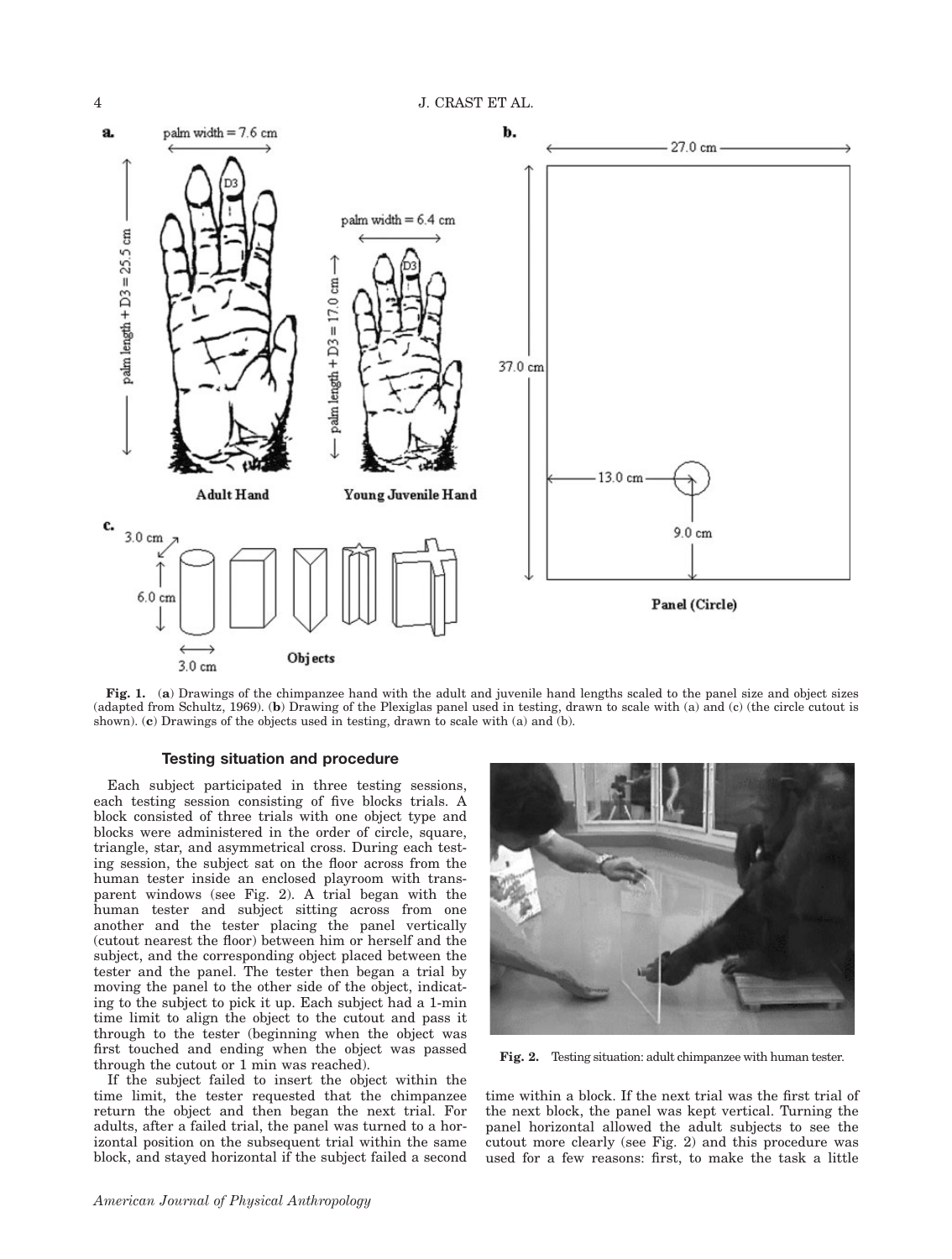# IN-HAND MOVEMENTS IN CHIMPANZEES 5

| Category                                                                                                                                        | Type                                                                                                                                                                                                                                                    | Subtype                                                                                                                                                                                                                                                                                                                                                                                        | Synonymous terminology (humans)                                                                                                                                                      | Synonymous<br>terminology<br>(apes)  |
|-------------------------------------------------------------------------------------------------------------------------------------------------|---------------------------------------------------------------------------------------------------------------------------------------------------------------------------------------------------------------------------------------------------------|------------------------------------------------------------------------------------------------------------------------------------------------------------------------------------------------------------------------------------------------------------------------------------------------------------------------------------------------------------------------------------------------|--------------------------------------------------------------------------------------------------------------------------------------------------------------------------------------|--------------------------------------|
| Simple movements: a<br>single movement<br>that involves digits<br>moving in opposite<br>directions<br>simultaneously<br>(short duration).       | Thumb abduction/<br>adduction (TAB/TAD):<br>thumb movement<br>alone moves object:<br>Thumb abduction:<br>thumb moves away<br>from midline of hand                                                                                                       |                                                                                                                                                                                                                                                                                                                                                                                                | Simple movements-reciprocal<br>synergies <sup>a</sup> and shift <sup>b</sup> and simple<br>rotation <sup>b</sup>                                                                     |                                      |
|                                                                                                                                                 | Thumb adduction: thumb<br>moves toward midline<br>of hand.                                                                                                                                                                                              |                                                                                                                                                                                                                                                                                                                                                                                                | Roll-twiddle, <sup>a</sup> rock, <sup>a</sup> radial roll, <sup>a</sup><br>index roll, <sup>a</sup> and full roll <sup>a</sup>                                                       |                                      |
|                                                                                                                                                 | Roll (ROL): object is held<br>between two digits;<br>digits move opposite to<br>one another to twist or<br>roll the object along<br>one axis. Example:<br>turning a small screw<br>with the thumb and<br>index.                                         | Thumb push (THP): a<br>type of Roll in which<br>the object is first<br>stabilized or resting in<br>the palm (vs. the distal<br>ends of the digits);<br>digits squeeze inward<br>and thumb extends<br>and abducts, pushing<br>the object out of the<br>palm. Example:<br>holding a pen and<br>pushing the cap off<br>with the thumb while<br>squeezing the digits<br>inward toward the<br>palm. | Thumb push-palmar combination <sup>a</sup>                                                                                                                                           |                                      |
| Complex movements:<br>the digits grasp and<br>regrasp the object<br>using a sequence of<br>grasps and simple<br>movements (longer<br>duration). | Rotation (ROT): the<br>object is turned about<br>one or more axes by a<br>series of grasps and<br>simple movements;<br>object may be grasped<br>and regrasped several<br>times. Rotation ceases<br>when object does not<br>move in the hand for<br>2 s. | Turnover (TUR): a<br>specific rotation<br>pattern in which the<br>object is picked up<br>with a scissor grip and<br>rolled around the<br>index finger to be<br>grasped between the<br>thumb and index (see<br>Fig. 8). Follows the<br>order: scissor grip,<br>pencil-grip, roll, pinch<br>(with or without)<br>support by digits 4<br>and $5$ ).                                               | Complex movements-sequential<br>patterns <sup>a</sup> and complex rotation <sup>b</sup><br>Rotation-rotary step, <sup>a</sup> digital<br>step, <sup>a</sup> linear step <sup>a</sup> | Rotation-<br>manipulate <sup>c</sup> |

TABLE 3. In-hand movement definitions: coded behaviors and synonymous terminology

<sup>a</sup> Elliott and Connolly, 1984.<br><sup>b</sup> Exner, 1992.<br><sup>c</sup> Byrne and Corp, 2001.

easier following a failed trial, and second, to create a slight change in the task to maintain the subjects' motivation to keep working. The turning of the panel was not expected to significantly affect their use of in-hand movements. When a young juvenile subject failed to insert the object within the time limit, the tester did not turn the panel to a horizontal position, but simply moved to the next block of trials. This measure was taken to decrease the young juveniles' discouragement upon failure and maintain interest in the task (the young juvenile subjects tended to be more impatient than adult subjects). If a subject abandoned the task within the first 30 s of a trial, the trial was ended and started over. However, if a subject worked at the task for at least 30 s, the tester continued to encourage participation and the trial was counted. If a subject became too discouraged or refused to participate, the session was cancelled. Subjects were rewarded for their participation regardless of success.

# Coding and analysis

Behaviors were coded from video playback using The Observer 5.0, Noldus Corporation. Five types of in-hand movements were coded, including movement of the thumb alone, rolling the object between the thumb and digits, ejecting the object out of the hand (as in pushing off a pen-cap), and rotating the object within the hand (two types). Each in-hand movement consisted of finger manipulations that resulted in a new grasp on the object. The in-hand movement categories were created by observing the subjects' movements and modifying Elliott and Connolly's (1984) system for characterizing in-hand movements in adult humans. We simplified their ''reciprocal'' and ''sequential'' movements to ''simple movements'' and ''complex movements,'' respectively. Table 3 provides definitions of each behavior within each category and shows equivalent terminology used by Elliott and Connolly (1984) and in other studies looking at hand movement in humans and apes.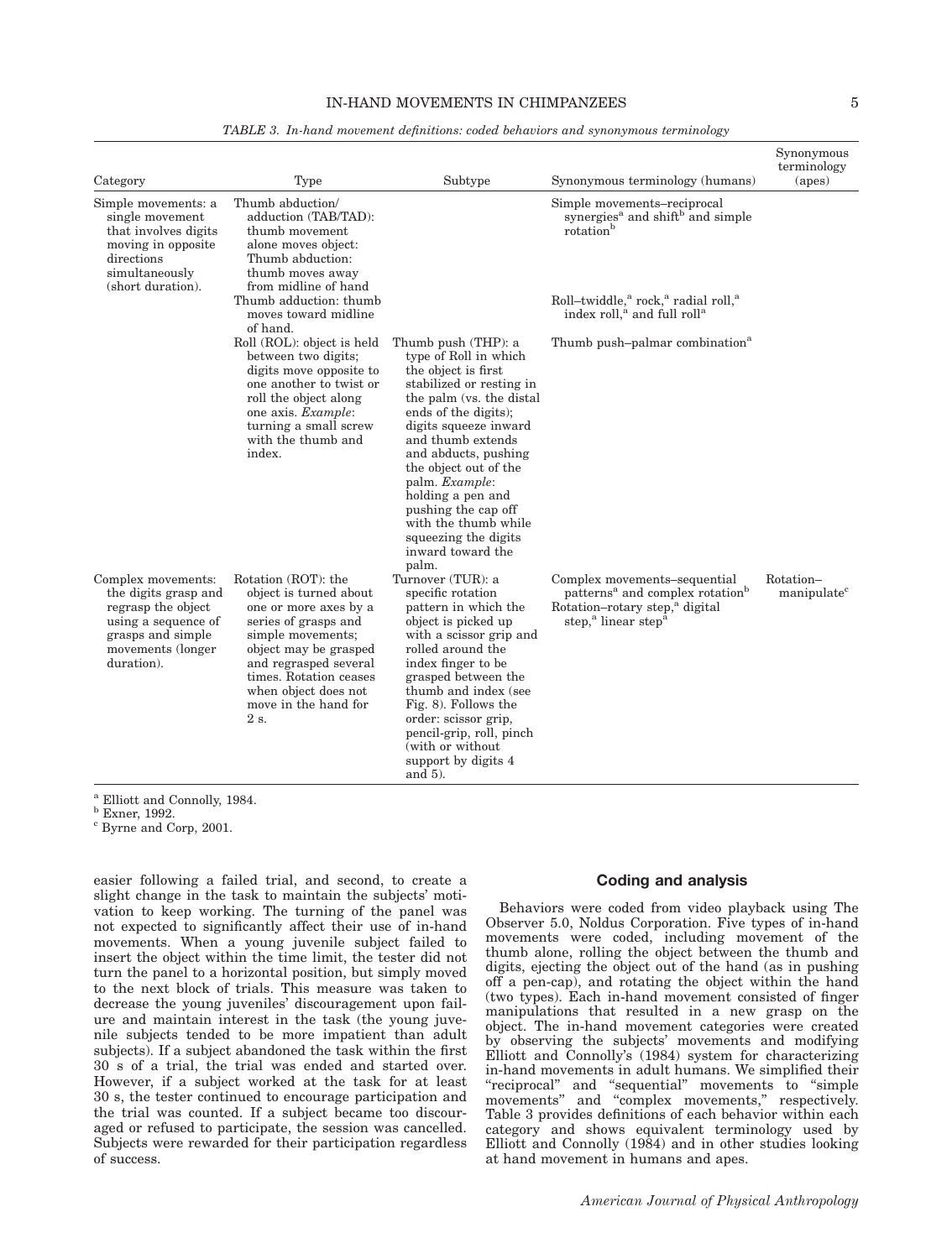As each in-hand movement was coded, the digits that were in contact with the object during the movement were coded, as well as any use of the surface of the panel (if any) while performing an in-hand movement. Use of the surface of the panel was termed ''surface-assistance,'' and was defined as bracing an object against a surface such as the cutout, panel, mouth, or floor as a method of assisting an in-hand movement by relieving some of the effects of gravity and allowing the digits to move more freely. The digit combinations that were coded for each in-hand movement included (digits labeled 1-5 beginning with  $1 =$  thumb): 1-2 (e.g., precision grip), 2-3 (e.g., scissor grip), 1-2-3, 1-3, 1-2-3-4, 1-2-3-4-5, 2-3-4, and 2-3-4-5 (the latter two allowing for rotations against the palm).

To identify and define the behavioral categories and coded behaviors, the coder made two passes through the data. In the first pass, trial durations, trial success (passing the object through the cutout within 1 min), in-hand movements, and other strategies for manipulating the object (i.e., bimanual actions—using both hands to manipulate or regrasp the object, and use of the mouth to regrasp or attempt insertion) were recorded.<sup>2</sup> During the first pass, the movement definitions and coding process were refined; the second pass then focused solely on in-hand movements. For the second pass, a subset of the data was chosen in order to standardize the duration of time coded for each subject so that rates (frequency per minute) of each type of inhand movement could be determined based on a common timeframe. During the first pass, it was noted that the circle object did not elicit many in-hand movements and trial durations were relatively short. Therefore, the trials chosen for the second pass through the data were square, triangle, star, and cross trials. Trials were chosen until the standardized time was reached: approximately 457 s, or 7.6 min (this time based on the subject with the lowest total trial time, which was Ai with 457 s).

From the second pass, we obtained the following measures for each subject: overall rate of in-hand movements, the percent of in-hand movements that were surfaceassisted, the percent of each digit combination (listed above), and mean rate of in-hand movements per object type. In addition, for each movement type we found the rates and percent of total in-hand movements for each subject, and the percent surface-assisted and the percent of each digit combination that was used within each movement type for each subject. As the development of in-hand movements was one of our interests a priori, we compared each of these measures in adults and young juveniles. We analyzed differences in trial durations and percent success across object types using a one-way analysis of variance (ANOVA). Intrarater reliability was determined by recoding in-hand movements in 15% of the second pass trials (trials were chosen semirandomly so that 15% of the total trial time was recoded) and calculating the mean percent agreement and mean Cohen's Kappa across subjects. The mean percent agreement of

| TABLE 4. Occurrence of each movement type and   |
|-------------------------------------------------|
| overall rates (frequency per minute) of in-hand |
| movements for each subject                      |

|          | In-hand movements |     |            |            |     |              |
|----------|-------------------|-----|------------|------------|-----|--------------|
| Subjects | TAB/D             | ROL | <b>THP</b> | <b>ROT</b> | TUR | Overall rate |
| Ai       |                   |     |            |            |     | 7.65         |
| Pan      |                   |     |            |            |     | 6.75         |
| Popo     |                   |     |            |            |     | 5.99         |
| Akira    |                   |     |            |            |     | 1.84         |
| Ayumu    |                   |     |            |            |     | 0.26         |
| Pal      |                   |     |            |            |     | 0.52         |
| Cleo     |                   |     |            |            |     | 0.65         |

in-hand movements across subjects was 97.35% and mean Kappa was 0.95.

# RESULTS

### General patterns

All subjects attempted to insert each object type through the cutouts and used at least one type of inhand movement (see Table 4). Objects were presented in the order: circle, square, triangle, star, and cross, on the prediction that this order would present a step-wise increase in difficulty as the number of sides and angles increased, and ended with an asymmetric object. While we cannot demonstrate how the subjects experienced ''difficulty'' during trials, Figures 3 and 4 show that our choice of presentation order was appropriate in that we began with a small challenge (circle), moved to moderate challenges (square, triangle, and star), and ended with a larger challenge (cross). First, Figure 3 shows that mean trial durations increased in this order, with cross trials being significantly higher than all other object types  $(F(4,30) = 22.794, P < 0.001)$  and circle being significantly lower than both star and cross  $(F(4,30) = 22.794, P = 0.018)$ . Second, Figure 4 shows that the mean percent of successful trials for both adults and young juveniles was above 85% on each object except cross, which was significantly lower for both adults and juveniles  $(F(4,30) = 19.566, P < 0.001)$ . Circle was the only object with which both adults and young juveniles achieved 100% successful trials. In addition, Figure 5 shows that the rates of in-hand movements were highest on square, triangle, star, and cross trials.

Our results confirm that chimpanzees are capable of in-hand movements. Table 4 shows the occurrence of each movement type and overall rates of performing inhand movements for each subject. There were individual differences in the subjects' tendency to use a surface while performing in-hand movements (shown in Fig. 6). The adults braced the object against a surface between 8 and 19% of total in-hand movements. The most frequent form of surface assistance was bracing the object against the panel or cutout (13 of 16 instances of surface assistance). Only Popo performed three rotations against her mouth. None of the young juveniles used the surface of the panel to assist rolls or thumb movements (TAB/D), except the one rotation performed by Cleo. When performing an in-hand movement, both the adults and young juveniles preferred using digits 1 and 2 or digits 1, 2, and 3. The adults used digit combinations 1-2 and 1-2-3 for a mean of 92.5% of the total in-hand movements performed; the young juveniles used these digit

 $2$ In the Results section, we present overall rates (frequency per minute) of bimanual actions and mouth use in this article for subjects who used one of these movement types as their primary strategy for changing their grip on the object (see Other Strategies).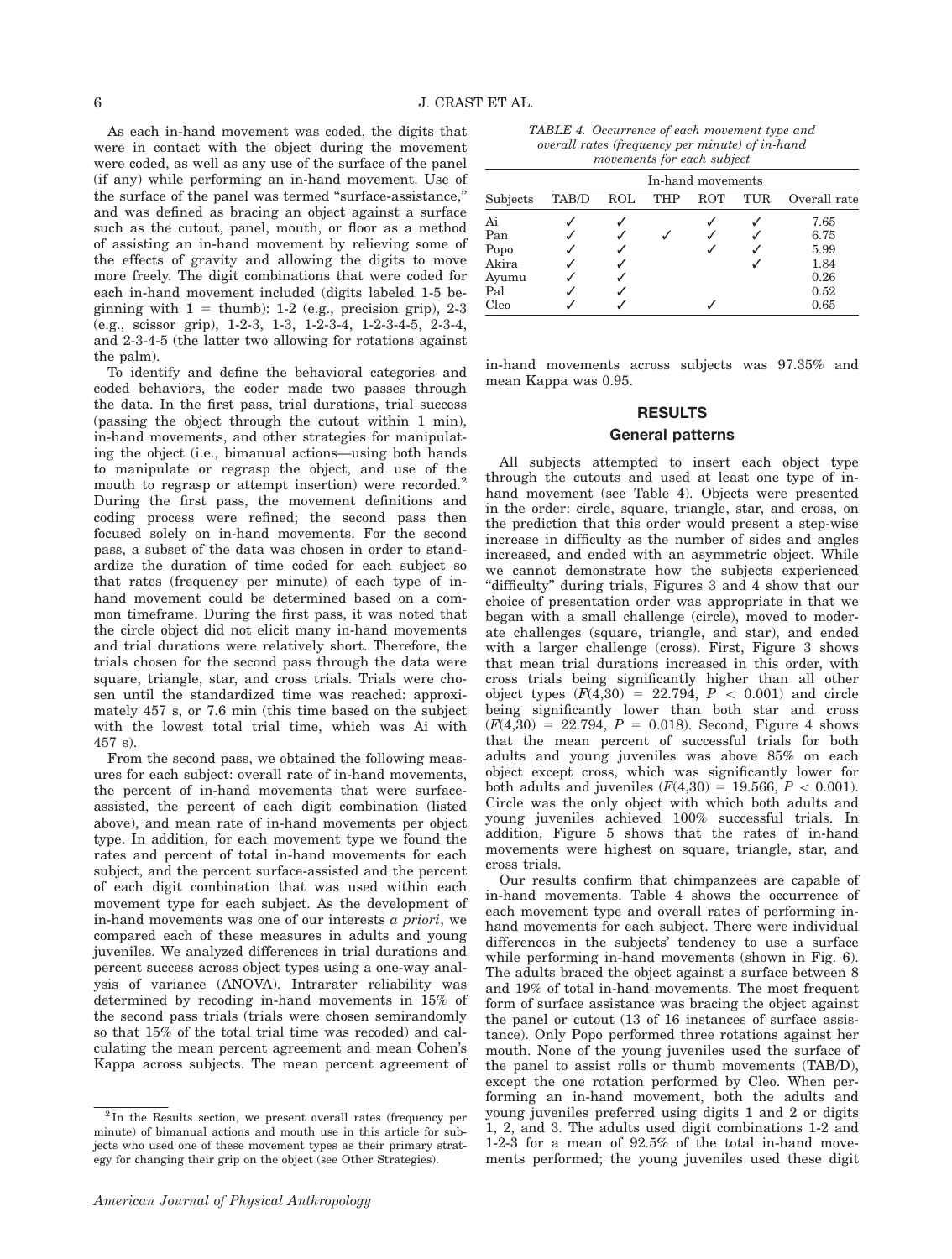

Denotes significant difference in trial duration between Circle and Star objects ( $p = 0.018$ ).  $$D$ enotes significant difference in trial duration between Cross and all other object types ( $p < 0.001$ ).





Fig. 4. Mean percent of successful trials per object type in adults and young juveniles.

combinations for a mean of 91.7% of the total in-hand movements performed.

# In-hand movements

The adults proved quite capable of using in-hand movements as a method of changing their grasp on an object to align it to the cutout. Figure 7 shows the variability in rates of each type of in-hand movement across subjects. Overall, frequencies per minute and mean percents of total in-hand movements for roll, rotation, and turnover were approximately equal in the adults (see Fig. 7 for rates; means of 27.4% of in-hand movements were rolls, 26.6% rotations, and 26.3% turnovers). The frequencies per minute and mean percent of total inhand movements for roll and thumb movements were approximately equal for the young juveniles (see Fig. 7 for rates; means of 45% of total in-hand movements were rolls and 48.3% were thumb movements). Cleo was the only young juvenile to perform a surface-assisted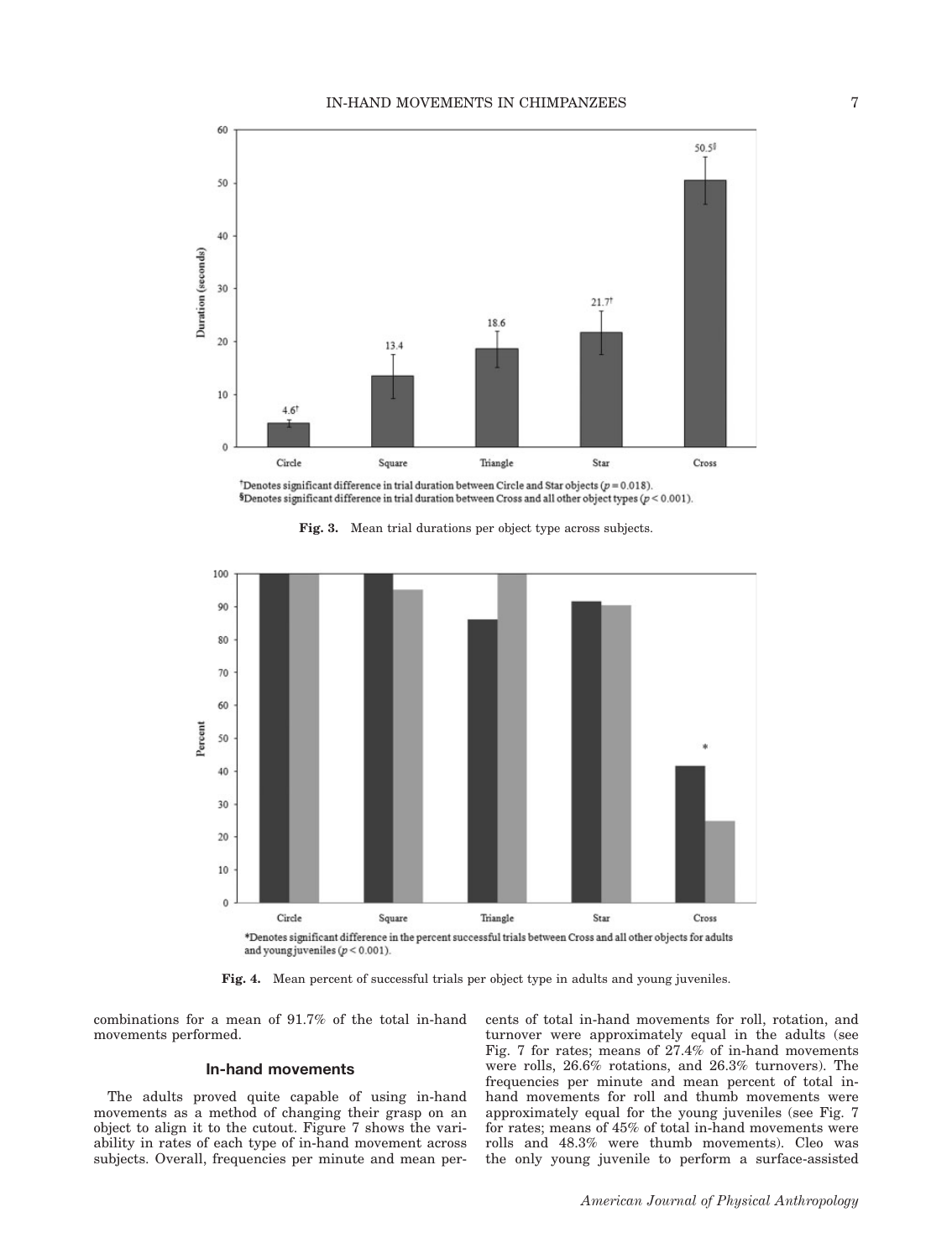

Fig. 5. Mean rates of in-hand movements per object type across subjects.



Fig. 6. Mean percent of in-hand movements during which subjects used surface-assistance.

rotation, which comprised a mean of 6.7% of their inhand movements.

Movement of the thumb alone (coded TAB/D to denote thumb abduction or adduction) to move the object within one hand was considered the least complex of the inhand movements because it involved movement of a single digit in a single direction. The mean percent of total in-hand movements was 17.3% for adults and 48% for young juveniles. The adults averaged 0.9 TAB/D per minute (ranging from 0.4 to 1.4, see Fig. 7); the young juveniles averaged 0.2 TAB/D per minute (ranging from 0.1 to 0.4, see Fig. 7). Neither adults nor young juveniles used the surface of the panel to assist a TAB/D. These movements were typically made between the thumb and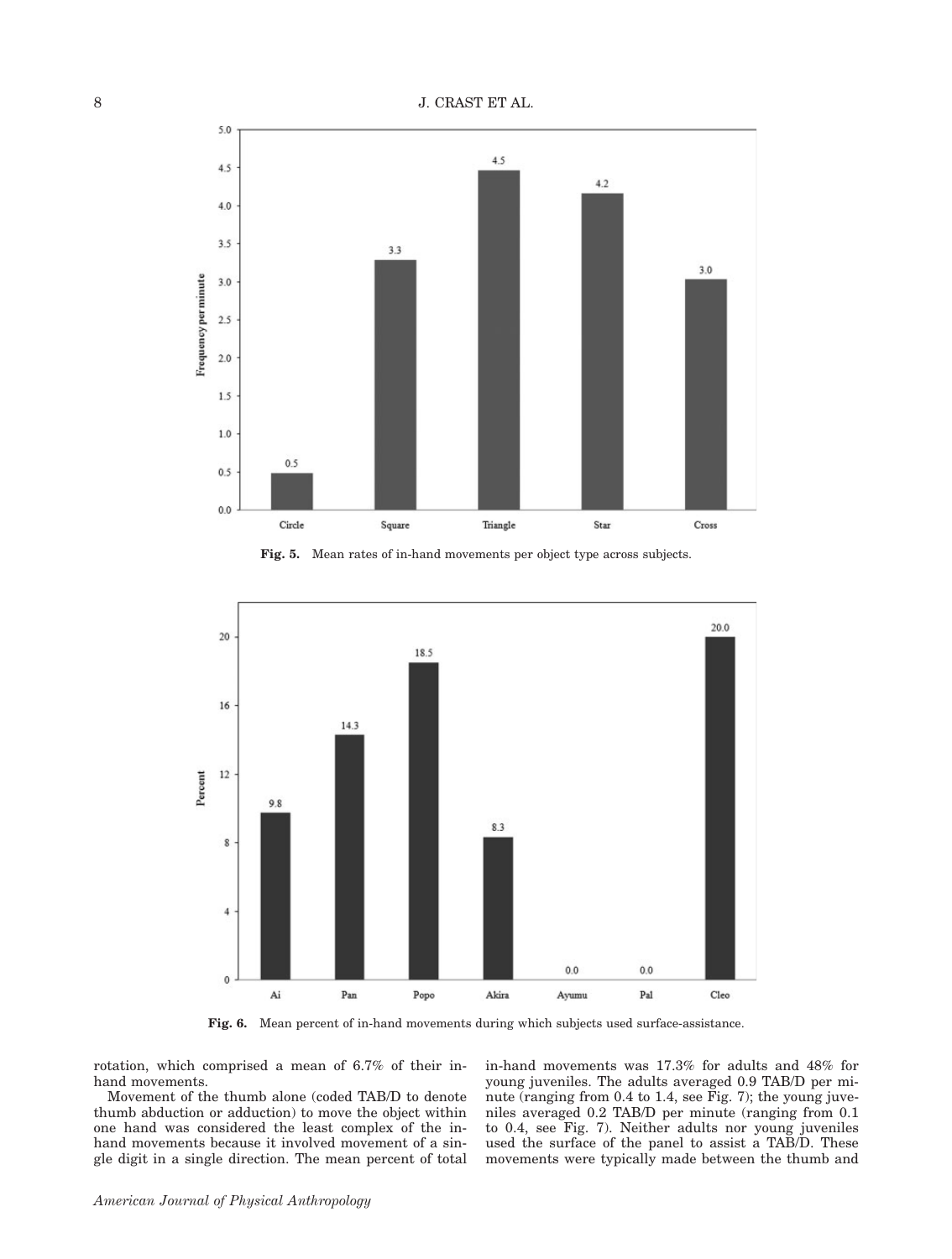

Fig. 7. Rates of each type and subtype of in-hand movement performed by each subject.



Fig. 8. Turnover sequence. Drawn by Cheryl Reese.

digits 2 and 3, with the arm in a supine position, the object supported by digits 2 and 3, and the thumb then moving either away from the palm (abduction) or toward the palm (adduction) to turn the object about its longitudinal axis.

The roll (ROL) was considered a slightly more complex movement than TAB/D, as two digits were required to move simultaneously in opposing directions (see ''roll'' in Fig. 8), but was still considered a simple movement. Rolls comprised 27.4% of adult in-hand movements and 45% of young juvenile in-hand movements. The adults averaged 1.46 ROL per minute (ranging from 0.7 to 2.7, see Fig. 7); the young juveniles averaged 0.2 ROL per minute (ranging from 0.1 to 0.4, see Fig. 7). Surfaceassistance was uncommon for both adults and young juveniles for ROL: a mean of 4.8% of total rolls were surface-assisted for adults; the young juveniles did not use any surface-assistance for rolls. The chimpanzee roll was very similar to the human form. As described by Elliott and Connolly (1984), humans often roll objects between the thumb and index finger. The adult chimpanzees did this frequently, but also often used their middle digit to support the object as well. For the adults, digit combinations 1-2 or 1-2-3 were used in 77.4% of total rolls. The remaining percent of rolls used digit combination 2-3 (predominately by Popo). Two typical methods of executing a roll were observed in both adult and young juvenile subjects: by holding the object between the tip of the thumb and radial side of the index (and sometimes also the radial side of the third digit as well), or between the tip of the thumb and the pulp (volar) surface of the entire length of the index (and sometimes also those surfaces of the third and fourth digits as well). When rolls were performed using the latter method, it appeared that the object was cradled in the digit(s) as the thumbtip opposed. The arm and palm were often, but not always, in a supine position during rolls.

The thumb push (THP), a type of roll, was a simple movement in which the digits and thumb moving in opposite directions simultaneously (refer to "roll" in Fig. 8, but imagine the thumb flexes and contacts the object from behind and extends to push it out of the hand while the other digits flex toward the palm). The only subject to use THP was Pan (adult female). She never used the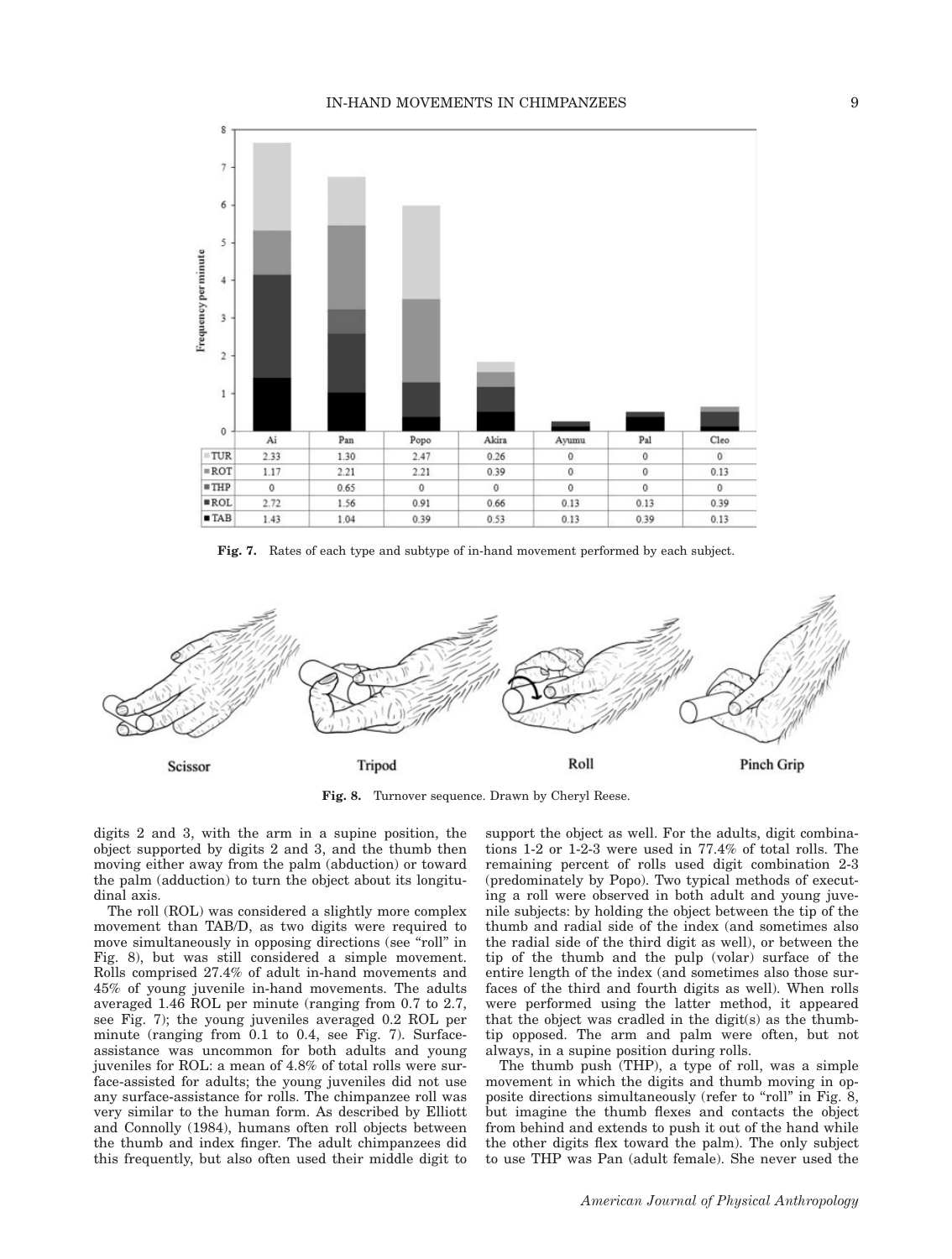surface of the panel to assist the movement, always used digits 1-2 or 1-2-3 (80% of her thumb pushes were using 1-2-3), and held her arm in a supine position with the digits cradling the object.

Rotations were considered a more ''complex'' in-hand movement because the digits were required to move in a sequence involving more than one simple movement. Rotations comprised a mean of 26.6% of in-hand movements for adults and performed a mean of 1.5 times per minute (ranging from 0.4 to 2.2, see Fig. 7). Cleo was the only young juvenile to perform a rotation. The adults' rotations appeared clumsy compared to adult humans, yet always were a sequence of actions (grasps and simple movements) and the objects were always held between the finger tips or cradled in the digits (2, 2-3, or 2-3-4) while the thumb opposed. The movement patterns that were coded as rotations appeared highly variable; there was not a particular sequence of actions to characterize a rotation. Because of the relatively high degree of independent digital control required to perform a rotation, we suspected that surface-assistance would be employed during a high percentage of rotations. This idea was not supported in our data set as only a mean of 31.4% of adult rotations were surface-assisted, although Cleo's rotation was surface-assisted. For the adults, 91.2% of rotations were performed with digit combinations 1-2 or 1-2-3. The remaining rotations comprised one instance of Popo using digit combination 1-2-3-4, and one instance of Popo using digit combination 1-3. The subjects' arms were in a supine position during most rotations, most likely to support the object with the palm during the movement.

We distinguished the turnover as a particular form of rotation because it always occurred in the characteristic sequence and always to pick up an object from the floor. It is not a movement that has been described in humans and only adult chimpanzees performed the turnover (comprising 26.3% of in-hand movements). In a turnover, subjects used a scissor grip with digits 2-3 to pick the object up off the floor, with the arm in a supine position, and rolled the object around the index digit to a pinching grasp, with the arm either supine or prone (or something in between), with the object between the thumb and side of index (1-2), occasionally with the middle digit remaining in contact (see Fig. 8). Thus, all recorded turnovers were performed with digits 1-2-3.

### Other strategies

A few subjects preferred strategies other than in-hand movements for changing their grip on the object. Bimanual actions included turning the object over repeatedly using both hands and placing the object in the other hand to be regrasped in a different way. Ayumu (the young juvenile male) appeared to use bimanual actions more frequently than the other subjects (6.6 per minute); Ai (adult female) did not use bimanual actions at all. The other subjects used between 0.3 and 1.6 bimanual actions per minute. Mouth use included placing the object in the mouth to be regrasped, manipulating the object with the mouth, and attempting to insert the object through the cutout with the mouth. The rates of mouth use for the adult females were lowest (ranging from 0.3 to 0.7 per minute); young juveniles had higher rates (ranging from 4.6 to 6.2 per minute) and Akira (adult male) used his mouth much more often than all of the other subjects (12.4 per minute). The predominant

form of mouth use that Akira employed was to place the object in the mouth to be regrasped (99% of mouth uses). The young juveniles were the only subjects to attempt insertion with the object placed in the mouth, however placing the object in the mouth to be regrasped was also predominant (75% of mouth uses).

# **DISCUSSION**

This study unequivocally showed that chimpanzees are capable of using dynamic in-hand movements while manipulating objects. These behaviors were not trained, but were spontaneous reactions to the problem we presented. Most of our predictions were supported: the adults performed a greater number of in-hand movement types than the young juveniles; adults performed the more complex movement types while juveniles on the whole did not; and the adult form of execution appeared different than the adult human form. In general, the chimpanzees' digit movements during in-hand movements seemed to be performed more haphazardly than precisely, as seen in human precision handling. For example, the chimpanzees often cradled the objects in the palm and/or proximal pulp surfaces of the digits during a movement. However, of the types of in-hand movements that the both adults and young juveniles performed, the young juveniles' form did not appear less sophisticated than the adult form. The chimpanzees' lesser refinement in digit movement compared to humans may reflect neurological differences or other anatomical limitations. The following discussion considers the implications of our findings with regard to our specific task, the individual differences observed, the development of in-hand movements, and the evolution of complex manual skill.

### The fitting task

The fitting task proved sufficient in eliciting in-hand movements in chimpanzees. We chose to use a variety of objects and presented them in an order that we perceived as increasing in difficulty. Figures 3 and 4 support our choice in the order of object presentation and Figure 5 shows that moderate challenges elicited in-hand movements as a strategy for changing one's grasp of the object, though not the primary strategy used by all subjects. Other strategies for manipulating the objects may be representative of how chimpanzees avoid using inhand movements if such movements are difficult for an individual to achieve for some reason (e.g., age, handicap, and individual preference). The majority of the subjects' in-hand movements did not use surface assistance, indicating that the subjects could support the object adequately in the hand throughout the entire movement.

### Individual differences

Beyond showing that chimpanzees are capable of using in-hand movements, we were interested in the variation in in-hand movements among the subjects. Their rates of each type of in-hand movement and the use of bimanual actions and the mouth reveal how each subject dealt with the problem of changing its grip on the object for more effective placement while aligning it to the cutout. There appears to be some differences between the adults and young juveniles, but also between the adult females and the adult male subject. The latter difference may be due to some unaccounted variable, such as hand/body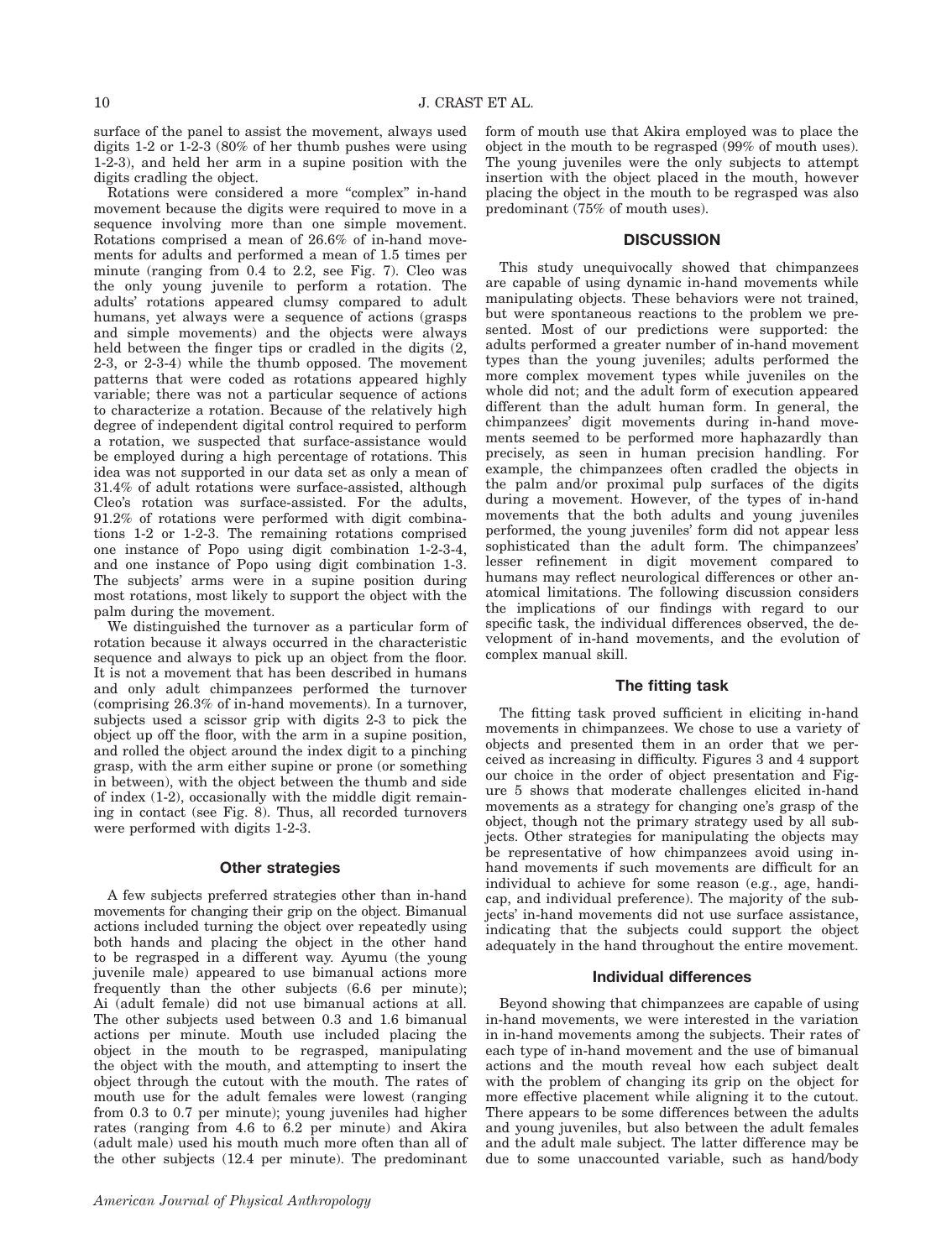size differences between males and females. Of course, a larger sample of individuals is needed to determine the consistency of age and sex differences in chimpanzees. The adult females performed in-hand movements at a higher rate than the adult male and young juveniles. As predicted, the young juveniles did not perform as many types of in-hand movements as the adults did, but performed simple movements nearly exclusively (the sole exception was the one rotation performed by the young juvenile female, Cleo). Simple and complex movements seemed to be equally achievable by adults. We did not attribute the lack of complex movements in young juveniles to the size of the objects, as the objects were large enough to be easily grasped by both adults and young juveniles (see Fig. 1). More likely, the necessary digital control required to perform the more ''complex'' movements like rotation and turnover had not yet fully developed in the young juvenile subjects. However, use of the fitting task in future work would benefit from scaling the object sizes to the various hand sizes of the subjects.

Mouth use, particularly for regrasping, was a major strategy for the adult male (especially) and the young juveniles; adult females rarely used their mouth to change their grip on the object. The young juveniles were the only subjects to attempt aligning the object to the cutout directly with the mouth (''mouth attempt''). Perhaps their smaller body size accounted for their inclination to lean very close to the floor in order to make the mouth attempt. The young juvenile male Ayumu used bimanual actions more frequently than mouth use, while bimanual actions were not used frequently by the other subjects. The manipulation of objects with both hands and the mouth seemed to be a natural way to explore and handle the objects, as has been seen in other studies of object manipulation by young chimpanzees (see Takeshita, 2001; Hayashi, 2007).

The variation among the subjects in in-hand movements, bimanual actions, and mouth use shows the diversity of methods available to chimpanzees when manipulating objects and suggest that personal preference may affect how the task is approached, not necessarily their propensity for using a particular form of manipulation in other contexts. For example, the adult male was proficient at using in-hand movements, but preferred using his mouth to regrasp the object over all other methods; this may not be indicative of his ability to use in-hand movements in other situations.

# Development of in-hand movements

The patterns discussed above imply that the adult females performed in-hand movements with greater ease than the young juveniles. However, it is possible that the young juveniles were actually capable of performing the more complex forms of in-hand movements, and we may have observed them if we gave the young juveniles a smaller object to handle or more time with the task. Nevertheless, our results suggest that these more complex movements seem to be in the process of development, as demonstrated by Cleo, the young juvenile female who used a surface-assisted rotation. It seems that the young juveniles follow a similar developmental timeline of this motor skill to that of human children. At 5 years of age, human children use many of the forms of in-hand movements used by human adults, though with less proficiency (Exner, 1992; Manoel and Connolly,

1998). Similarly, 5-year-old chimpanzees possess at least two of the five forms of in-hand movements we identified that were observed in the adults (TAB/D and ROL). It will be useful in future studies to determine the age at which these simple movements first appear in young chimpanzees.

The task proved a perceptual and cognitive challenge to the subjects, requiring them to line up the many sides and angles of the objects to a cutout on a transparent panel. As with 22-month-old human children (Örnkloo and von Hofsten, 2007), each of the chimpanzee subjects consistently lined the longitudinal axis of the objects up to the apertures, showing that they perceive some of the relevant features of the objects as they relate to the cutout and anticipate how the objects must be passed through the cutouts. However, unlike older human children and adults, the chimpanzees did not always automatically orient the sides of the objects' cross-sections to that of the cutout and pass the objects through on the first try. Although this was easiest to achieve with the circular object (as any orientation will allow it to pass through as long as the longitudinal axis is lined up), it seemed as though the chimpanzees did not perceive all relevant features of the objects as they related to the cutouts. While this difficulty undoubtedly elicited the use of in-hand movements, which was pertinent to our research aims, it is interesting to note the motor and perceptual differences between adult humans and adult chimpanzees in this seemingly easy task. Further work with this same task may probe questions regarding the chimpanzees' perception of the spatial relationships between objects and the planning of appropriate motor action.

# **CONCLUSIONS**

We have established that chimpanzees are capable of in-hand movements that are similar to human forms and that these abilities develop significantly through the chimpanzee's young juvenile years. In-hand movements appear to enhance foraging efficiency with plant material (Corp and Byrne, 2002) and likely aid tool manufacture and use as well; for instance, when stripping twigs for ant-dipping, or when handling stone, anvil, and nuts for nut cracking. The chimpanzees' relatively advanced manual dexterity, combined with that which has been documented in gorillas (Byrne and Corp, 2002), implies that the neural and muscular anatomy required for inhand movements evolved in a common ancestor to humans, Pan, and Gorilla. Modern human hand morphology and neural control may have evolved as the use of in-hand movements expanded to more complex toolmaking and became important in other areas of daily life.

In addition, our findings may inform investigations of the timeline of the appearance of tool-making and use in human ancestors, as the chimpanzees demonstrated an ability to manipulate objects within one hand despite lacking a relatively long thumb and the enhanced thumb musculature that humans possess (see Susman, 1994; McGrew et al., 1995; Marzke, 1997). Meanwhile, continued documentation of the forms and development of sophisticated manual function in primates will further our understanding of the evolution of these important adaptations in both humans and the great apes, and the importance of dynamic in-hand movements in the daily lives of extinct and extant primates.